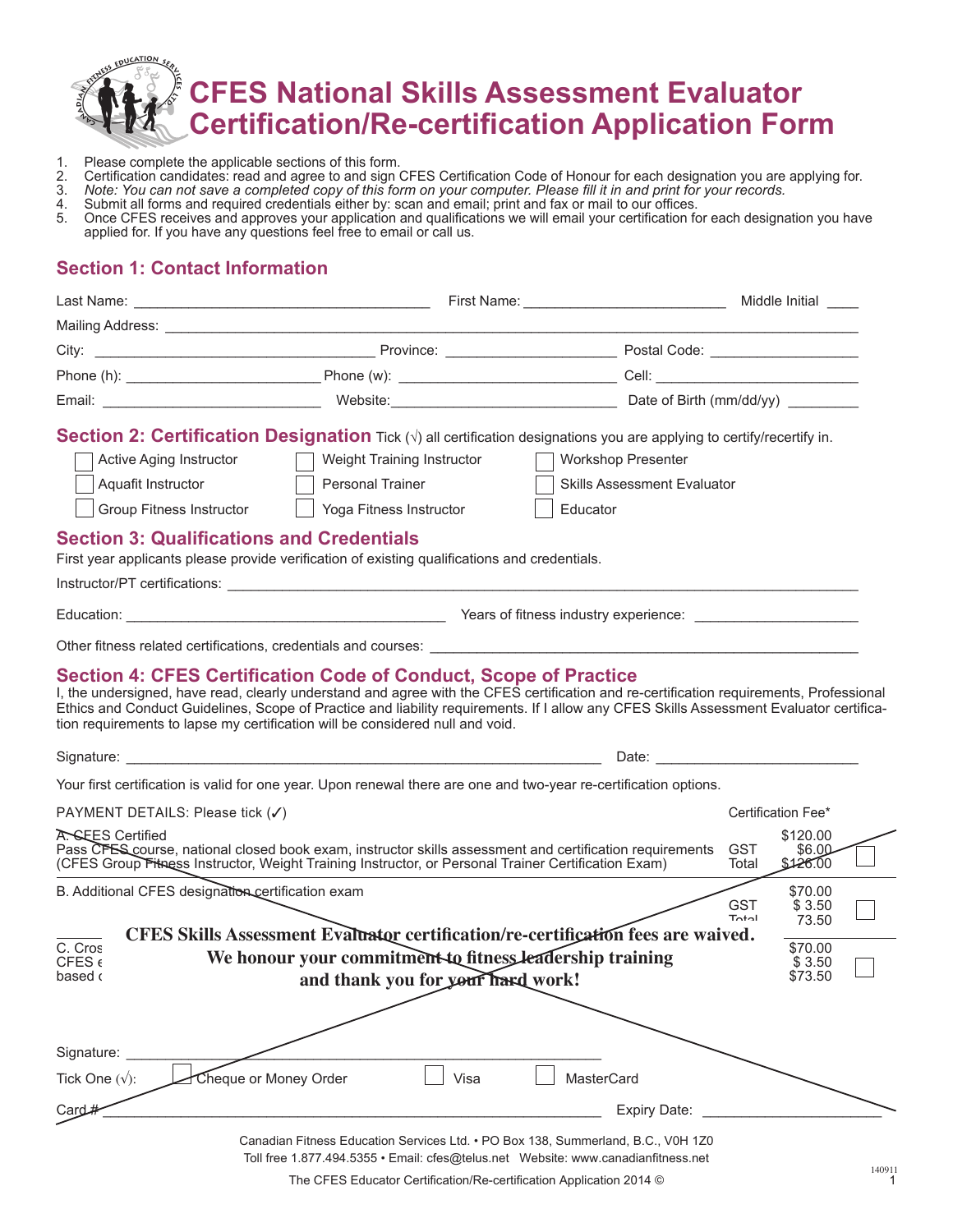

**Canadian Fitness Education Services**

*Advancing the Standards in Fitness Leadership Training Since 1980*

# **CFES National Skills Assessment Evaluator Professional Ethics and Conduct Guidelines**

The CFES Skills Assessment Evaluator's role is to teach CFES public and professional workshops and courses. The Skills Assessment Evaluator will collaborate or contract with CFES in developing and presenting current and new workshops and/ or courses for certification and recertification. At times the Skills Assessment Evaluator will approach CFES with a pre-established module or workshop to be CFES recognized for recertification credits and CFES distribution.

The individuals that could qualify to be certified by CFES to be an Skills Assessment Evaluator may include *(the list is not complete)*:

- ❑ CFES Certified instructor and or personal trainer with excellent experience and professional reputation;
- ❑ Physical education teacher;
- ❑ College professor in related field;
- □ University student in related field;
- □ University professor in related field;
- □ Health and Wellness Teachers, Professors, Managers in related field;
- ❑ Fitness Program Director;
- ❑ Fitness Club Manager.

As a CFES Skills Assessment Evaluator, I will be expected to meet the following guidelines:

### **Personal Attributes**

- ❑ Have an interest, enthusiasm and commitment to excellence in education and training;
- □ Promote positive thinking and enthusiasm about people and their potential to learn;
- $\Box$  Develop and maintain credibility, sincerity with the students, peers, and the fitness community;
- □ Maintain good records;
- ❑ Knowledgeable in the subject matter;
- □ Demonstrate self-motivation and be able to motivate others;
- □ Possess good time management, planning and organizational skills;
- ❑ Excellent communication skills, encouraging effective two-way communication (speaking and listening);
- ❑ Have dedicated time to carry out my role, including availability to my audience outside of the course or class session for questions, feedback, and concerns;
- □ Possess self-confidence, poise, patience, and a healthy self-image;
- ❑ Be personable in order to establish and maintain positive mutual working relationships;
- ❑ Be flexible and able to alter plans and directions in a manner which assists people in moving toward their goals;
- ❑ Value each student as a unique individual;
- □ Be perceptive of individual differences in learning, possess the ability to diagnose when students have difficulties, and assist those students in obtaining understanding and success;
- ❑ Be a realistic role model, aiming to demonstrate balance; express honesty, integrity and core values;
- □ Perform evaluations and mark without bias, conflict of interest, self-gains or vested interest in the outcome.

### **Communication Skills**

- □ Possess the skill, knowledge, and ability to communicate well with students;
- $\Box$  Clarify and present the information in a succinct and meaningful manner;
- □ Provide an atmosphere that is learning centered, welcoming, caring, supportive and professional;
- ❑ Use positive motivation to create enthusiasm and interest in the minds of the students;
- ❑ Respect the privacy and confidentiality of all students;
- ❑ Use effective body language supported by verbal skills, creating a long lasting impression in the minds of the students;
- $\Box$  Ability to maintain the volume, tone and rhythm of the voice during the workshop;
- □ Use open communication in order to create dialogue rather than a monologue;
- ❑ Respect professional boundaries regarding appropriate and acceptable language, touching, overall conduct and promotion of programs;
- □ Understand that swearing, sexual oriented body or verbal language; being untruthful; encouraging gossip; economic maneuvering in sales and copyright infringements are examples of unprofessional or inappropriate conduct.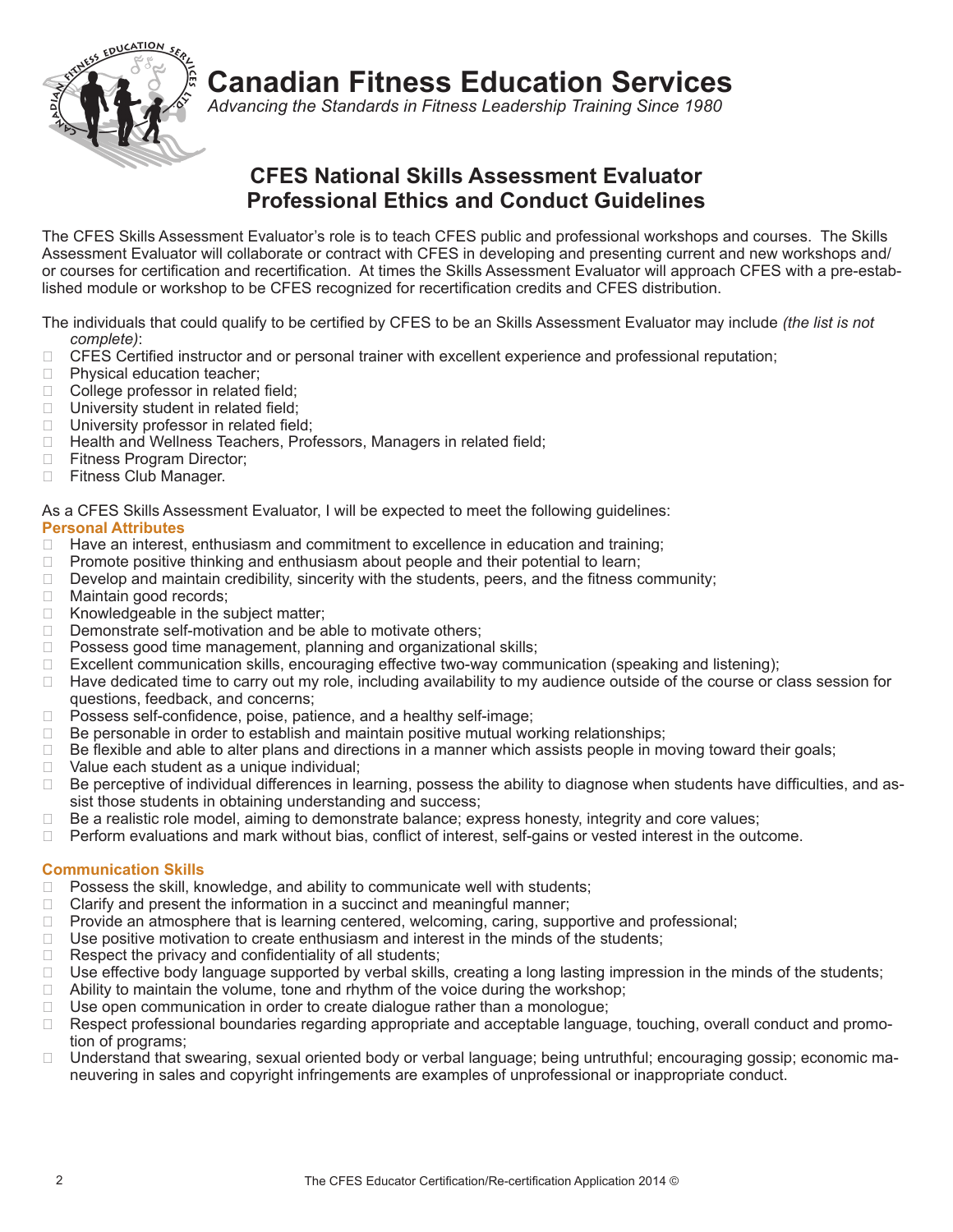### **Technical Skills**

- ❑ Have the skill, knowledge, confidence, and ability in the subject matter that you are presenting;
- □ Demonstrate a working knowledge and understanding of the CFES model, mission, direction, and focus, following CFES professional ethics and conduct guidelines for all modules;
- □ Possess the ability to determine and work with differing styles of student learning and abilities;
- ❑ Evaluate the student's current level of competency in learning, listening, and retention;
- □ Provide feedback and encouragement that will enhance and promote future growth and professional and/or personal development in the student;
- ❑ Be up to date with all the latest teaching aids like computers, video conferencing, use of internet, etc;
- $\Box$  Be aware of "best practice" in the industry and understand the importance of maintaining the standards of CFES;
- ❑ Keep records of all evaluations and test results and document the results appropriately, concisely, and clearly;
- $\Box$  Provide the education within the module's professional scope of practice (see below);

#### **For Certification Consistency and Program Effectiveness:**

- □ Assess the audience's current level of competency and knowledge base;
- □ Determine the needs of the audience;
- ❑ Set clear expectations, learning objectives, and learning outcomes for the module;
- ❑ Plan your format and delivery;
- □ Present research based information and try to answer each student inquiry with honesty. If the answer is not known seek it out for the student;
- □ Present with passion for the subject matter, mixing academics with practical examples;
- □ Provide visual, auditory and kinesthetic teaching instead of purely lecturing. Include activities and group involvement wherever possible;
- □ Provide fair judgment, professionalism, and expertise at all times;
- ❑ Give feedback and set goals for future growth and development;
- ❑ Objectively mark and evaluate;
- ❑ Consistently follow the marking criteria as outlined for the Skills Assessment Evaluator for national consistency;
- □ Approve the certification of that student for CFES documentation;
- □ Be the ambassadors of CFES certification, maintaining and upholding our national credibility and professional reputation as a standard of excellence;
- ❑ Be confident CFES certified leaders leaving your programs are employable;

### **For Safety:**

- □ Have all students fill out a PAR-Q prior to engaging in the module;
- $\Box$  All students must be cleared to participate in the module, especially if the module is activity based;
- ❑ Provide education within your CFES professional scope and standard of practice (see below);
- ❑ Maintain a current CPR-A minimum and Standard or Emergency First Aid certifications or equivalent and retain annual liability insurance;
- $\Box$  Understand the emergency procedures of the establishment where you are teaching;
- □ Know the location of the First Aid Room/Equipment and where the emergency exits are located where you are teaching;
- ❑ Always have discussions and provide professional feedback in private whenever possible;
- ❑ Always try to provide feedback in a positive manner, however should disappointment, anger, frustration, or violence ensue, remove yourself from the situation and get help. Notify the supervisor or call 9-1-1 if applicable.

### **For Professional Credibility:**

- ❑ Respect individuality and equality of students;
- ❑ Promote honesty of feedback, originality of each student, and give credit where credit is due;
- ❑ Uphold a professional image through conduct and appearance;
- □ Maintain CFES recertification standards presented in the CFES Presenter and Skills Assessment Evaluator Handbook;
- □ CFES Employability Standard: Be open to welcoming back a certified leader from your program, who was deemed "not employable" by an agency where they were hired to work. Invite them to register for your practicum or mentorship program where they will continue to practice until it is agreed they are ready to re-do their SAE.
- ❑ Maintain CFES Skills Assessment Evaluator recertification requirements;
- □ Advance CFES Skills Assessment Evaluator certification: add credentials, attend programs, events; network with professionals;
- ❑ Keep up to date with exercise trends, safety, new programs, techniques, and current research;
- ❑ Have regular evaluations of your own education and teaching skills, abilities and conduct from participants, peers and supervisors.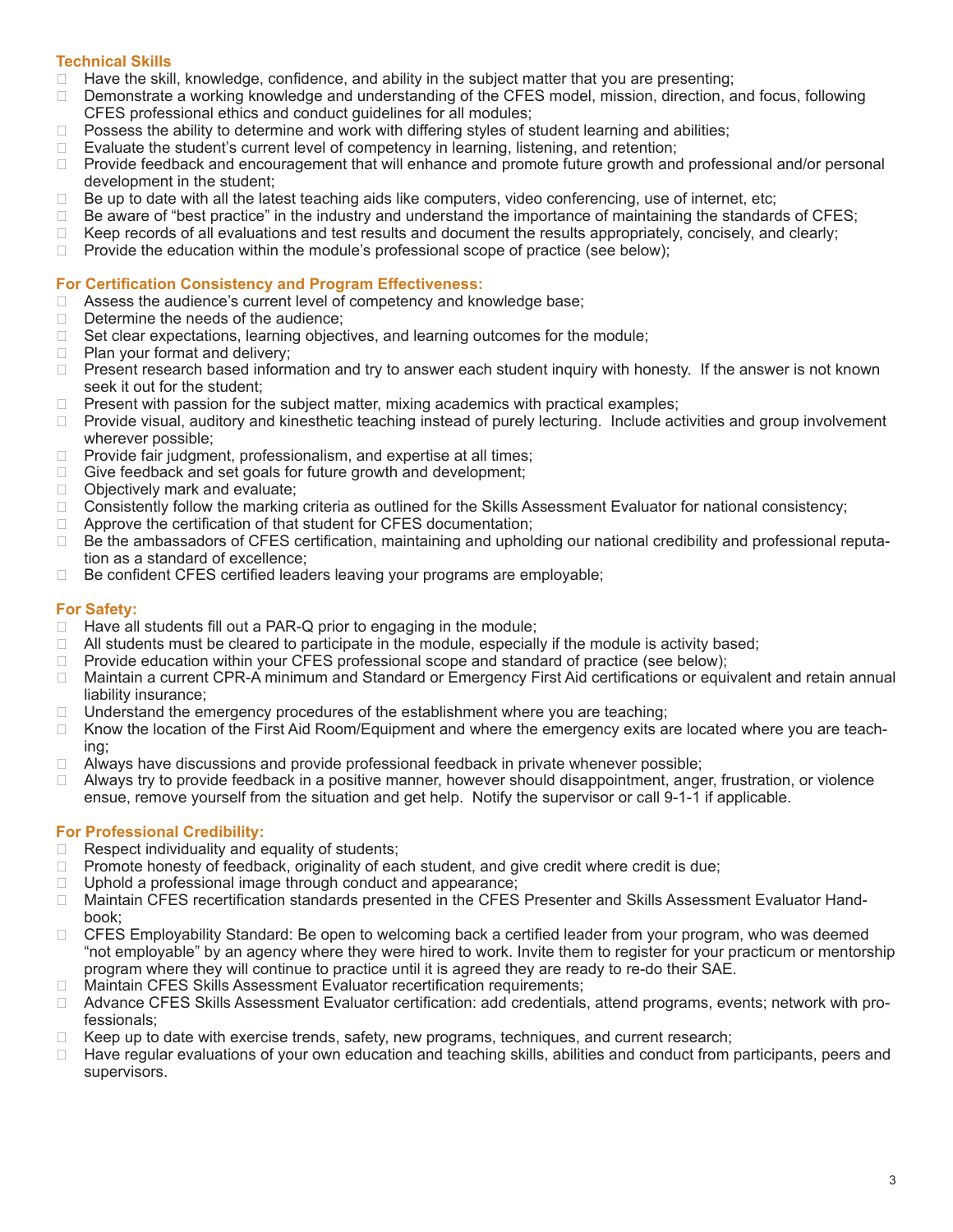# **CFES Skills Assessment Evaluator Scope of Practice**

The CFES Skills Assessment Evaluator Certification is meant to perform instructor and/or personal trainer skills assessments following CFES certification policies and procedures.

### **The Skills Assessment Evaluator will:**

- □ Value each student as a person;
- □ Provide knowledge, advice, and resources to the student in order to enhance their learning experience;
- □ Provide guidance, motivation, emotional support, and role modeling;
- ❑ Assess a student's level of competency and expertise in the CFES module by properly using the marking tools provided;
- □ Use objectivity when marking, use the standards of excellence to base your marking, and specifically follow the marking protocol outlined in each module;
- ❑ Maintain and uphold the standards of excellence and the credibility of the CFES certification model by using fair judgement, professionalism, and expertise at all times;
- □ Provide feedback on the student's performance and set goals for future growth and development;
- ❑ Evaluate students to ensure that they achieve the performance standards and the competencies as outlined by CFES;
- □ Approve the certification of that student. In doing so, the Skills Assessment Evaluator must be able to state that the student has met all of the course and certification exit criteria as presented.

# **Liability Insurance and the Fitness Professional**

#### **Who needs liability insurance?**

As a fitness professional, you have a professional responsibility to operate within your scope of practice and to protect yourself from the possibility of a law suit. While a law suit is only credible if there is intentional misconduct or negligence on the part of the Skills Assessment Evaluator which results in damage or loss to the student, it is prudent for Skills Assessment Evaluators to be covered personally or through their employer. Because most Skills Assessment Evaluators are working fitness professionals, most will already carry some form of insurance. It is important to discuss your various roles with the insurance company to ensure that all responsibilities are covered.

# **Procedures to Protect Against a Negligence Suit**

#### **Liability**

□ Refers to the responsibility to provide services in a reasonable, prudent manner in accordance with current professional standards.

### **Negligence**

□ Refers to the failure to act as a reasonable and prudent person would under similar circumstances. Negligence is carelessness, inattention, disregard, inadvertence or oversight that was accidental but avoidable.

#### **Certification**

- □ Become certified as an Skills Assessment Evaluator through a provincially and nationally recognized organization like CFES;
- □ Become certified in CPR and Fitness First Aid. Know emergency procedures for the facility and where the first aid kit is kept;
- □ Stay current and up to date through continuing education. CFES offers certified members access to an online magazine, articles, videos, networking blogs; online store for equipment, education and recognized variety of re-certification workshops, courses and development through three levels of certification;
- □ Subscribe to a professionally recognized magazine or journal to keep up on current literature.

### **Liability Insurance**

- □ Study and understand legal liability and types of insurance coverage. See info on CFES website;
- ❑ Be educated on the differences between group and individual insurance policies;
- ❑ Discuss all responsibilities and scenarios with the insurance company in order to be clear about when and where you need coverage;
- □ Ensure that employers carry facility and third party liability coverage. It is important to ask your employer what coverage is in place and obtain a copy of the policy for your records.
- ❑ When working as a Skills Assessment Evaluator, it is possible that you will be working as a contractor, therefore you must carry your own insurance (i.e. the facility does not cover you while conducting an evaluation in their facility, unless you are an employee, being paid by the facility NOT the student);
- Purchase personal liability insurance privately or through CFES liability provider Holman Insurance as a certified Skills Assessment Evaluator.